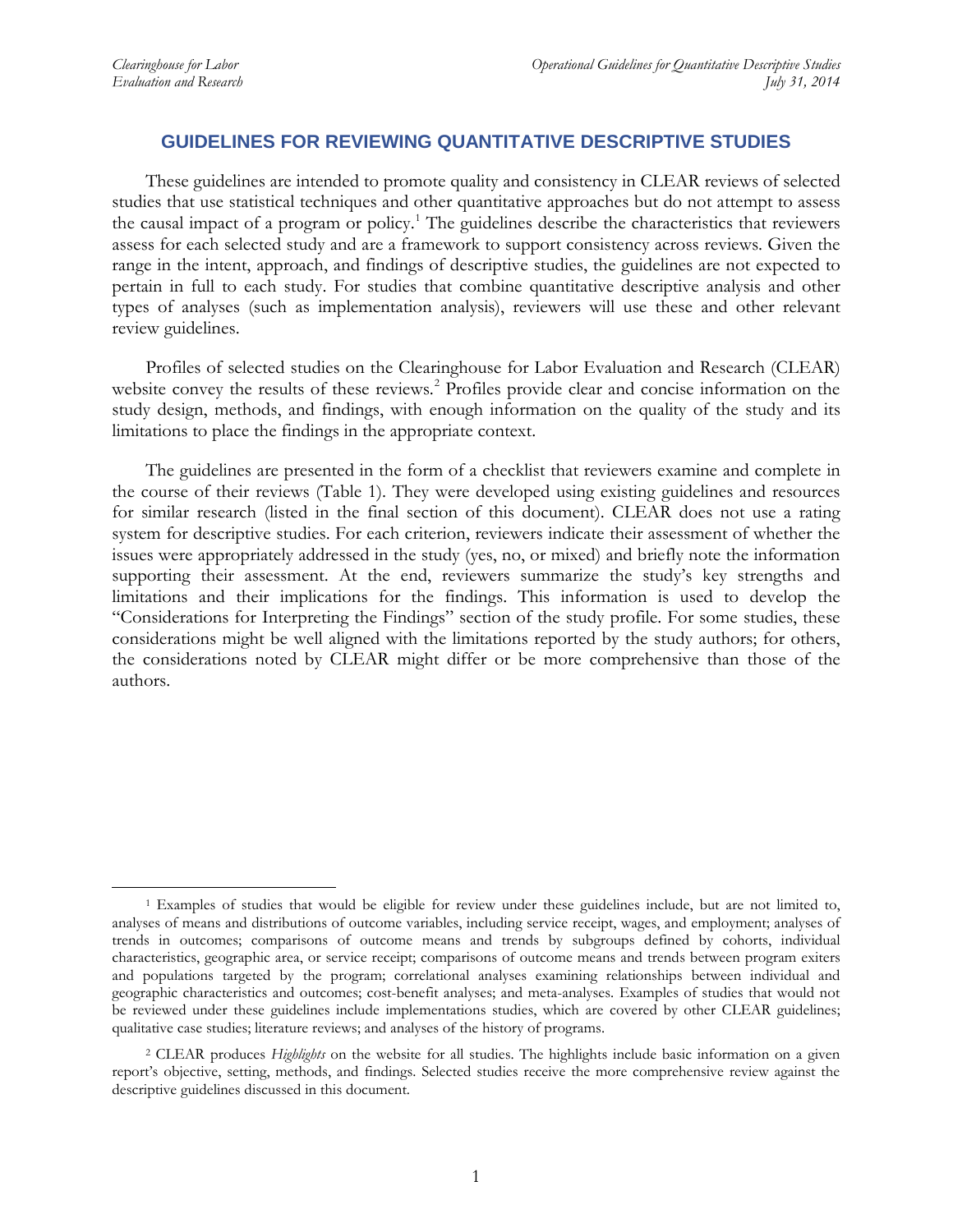## **Table 1. Checklist for Assessing Technical Quality of Quantitative Descriptive Studies**

|                                                                                                 | 1. Study Design                                                                                                                                                                                                                                                                                                                                                      |
|-------------------------------------------------------------------------------------------------|----------------------------------------------------------------------------------------------------------------------------------------------------------------------------------------------------------------------------------------------------------------------------------------------------------------------------------------------------------------------|
| Criterion 1.1: Is the study design clear and appropriate for addressing the research questions? |                                                                                                                                                                                                                                                                                                                                                                      |
|                                                                                                 | Demonstrates how the overall research strategy was designed to meet the study's aims (for example,<br>what the study will do)                                                                                                                                                                                                                                        |
|                                                                                                 | Discusses the rationale for the study design (for example, why the study does it this way)                                                                                                                                                                                                                                                                           |
|                                                                                                 | Presents a convincing argument for different features of the design (for example, reasons for different<br>components or stages of research; selection of any groups for examination and description of any<br>comparisons [for example, across groups or over time]; and the rationale for particular methods or data<br>sources, multiple methods, or time frames) |
|                                                                                                 | Criterion 1.2: Are the program(s) or conditions applying to the group(s) of interest clearly described in sufficient detail<br>to understand and replicate?                                                                                                                                                                                                          |
|                                                                                                 | Criterion 1.3: Are key features of the design—including time, place, and context (such as labor market conditions)—<br>clearly described? This includes the sampling design, if applicable.                                                                                                                                                                          |
| findings?                                                                                       | Criterion 1.4: Does the study explain limitations of the design and draw appropriate implications for interpreting                                                                                                                                                                                                                                                   |
|                                                                                                 | 2. Data Quality                                                                                                                                                                                                                                                                                                                                                      |
|                                                                                                 | <b>Criterion 2.1:</b> Are data sources clearly identified and appropriate for addressing the research questions?                                                                                                                                                                                                                                                     |
|                                                                                                 | Documents data sources and variables used to address specific research questions                                                                                                                                                                                                                                                                                     |
|                                                                                                 | Discusses any strengths and weaknesses of the data sources                                                                                                                                                                                                                                                                                                           |
|                                                                                                 | Criterion 2.2: Do key variables have face validity and does the study discuss their reliability and validity?                                                                                                                                                                                                                                                        |
|                                                                                                 | Criterion 2.3: Are issues of data completeness, consistency, and accuracy, as well as steps researchers took to<br>resolve these issues, addressed clearly, in sufficient detail, and appropriately?                                                                                                                                                                 |
|                                                                                                 | These issues could include, as relevant, response rates, potential reasons for nonresponse, attrition,<br>movement in and out of the sample, and missing or inconsistent data.                                                                                                                                                                                       |

**Criterion 2.4:** Is the description of constructed variables clear and do constructed variables make sense given the outcome of interest for the research question?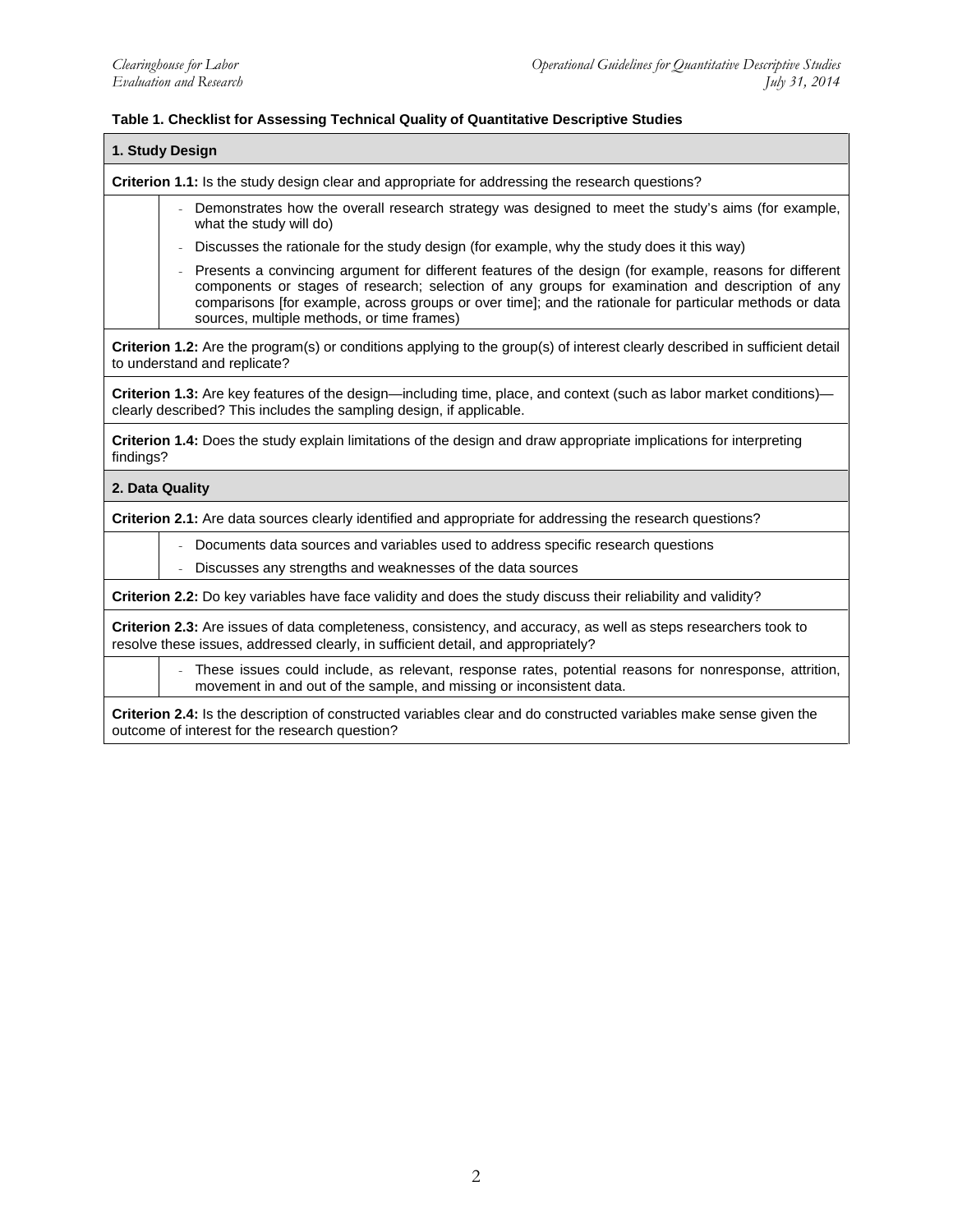| 3. Data Collection                                                                                                                                                                                                                                                                                                                                                                           |  |  |
|----------------------------------------------------------------------------------------------------------------------------------------------------------------------------------------------------------------------------------------------------------------------------------------------------------------------------------------------------------------------------------------------|--|--|
| Criterion 3.1: Are the data collection methods, sources, and instruments clearly described and appropriate for the<br>research questions?                                                                                                                                                                                                                                                    |  |  |
| If the study uses administrative data or surveys conducted by federal agencies, some or all of the data<br>collection criteria might not apply (for example, the American Community Survey). Studies using these<br>types of data should discuss or refer to the publicly available materials about the data's reliability and<br>unbiasedness as well as the basic data collection methods. |  |  |
| Discusses creation of the analytic sample, including details on sampling methods if appropriate                                                                                                                                                                                                                                                                                              |  |  |
| Criterion 3.2: Does data collection reflect sound and systematic methods to produce reliable data?                                                                                                                                                                                                                                                                                           |  |  |
| Discusses who collected the data and procedures used                                                                                                                                                                                                                                                                                                                                         |  |  |
| Describes quality assurance procedures in data collection and verification                                                                                                                                                                                                                                                                                                                   |  |  |
| Discusses how data collection settings or methods might have influenced the data collected                                                                                                                                                                                                                                                                                                   |  |  |
| Discusses instrumentation for surveys, if appropriate                                                                                                                                                                                                                                                                                                                                        |  |  |
| Criterion 3.2: Does data collection reflect methods that produce unbiased results?                                                                                                                                                                                                                                                                                                           |  |  |
| - Presents evidence of independence and objectivity of the research team                                                                                                                                                                                                                                                                                                                     |  |  |
| Documents consent procedures and information and incentives provided to respondents, if applicable                                                                                                                                                                                                                                                                                           |  |  |
| 4. Study Sample                                                                                                                                                                                                                                                                                                                                                                              |  |  |
| Criterion 4.1: Does the study examine a population relevant to the research questions?                                                                                                                                                                                                                                                                                                       |  |  |
| Criterion 4.2: Is the sampling design clearly defined and defensible?                                                                                                                                                                                                                                                                                                                        |  |  |
| Indicates whether sample is purposive or representative                                                                                                                                                                                                                                                                                                                                      |  |  |
| Discusses sample identification and recruitment procedures, if relevant                                                                                                                                                                                                                                                                                                                      |  |  |
| If a sample of respondents cannot be drawn to represent a relevant universe, it is acknowledged and<br>explained                                                                                                                                                                                                                                                                             |  |  |
| Approach to selection reflects the purpose of the study and use/interpretation of the findings                                                                                                                                                                                                                                                                                               |  |  |
| Discusses what can be generalized to a wider population from which the sample is drawn or the site<br>selection is made and limitations on drawing wider inferences                                                                                                                                                                                                                          |  |  |
| Discusses methods for drawing samples from extant data sources or identifying and sampling<br>respondents for data collection                                                                                                                                                                                                                                                                |  |  |
| <b>Criterion 4.3:</b> Are inclusion and/or exclusion restrictions clear and defensible?                                                                                                                                                                                                                                                                                                      |  |  |
| Criterion 4.4: Is the analytic sample appropriate and described clearly and in adequate detail?                                                                                                                                                                                                                                                                                              |  |  |
| Gives the rationale for the sufficiency of the sample size for answering the research question(s) of<br>interest                                                                                                                                                                                                                                                                             |  |  |
| Criterion 4.5: Does the study discuss limitations of the sample and/or sampling procedure?                                                                                                                                                                                                                                                                                                   |  |  |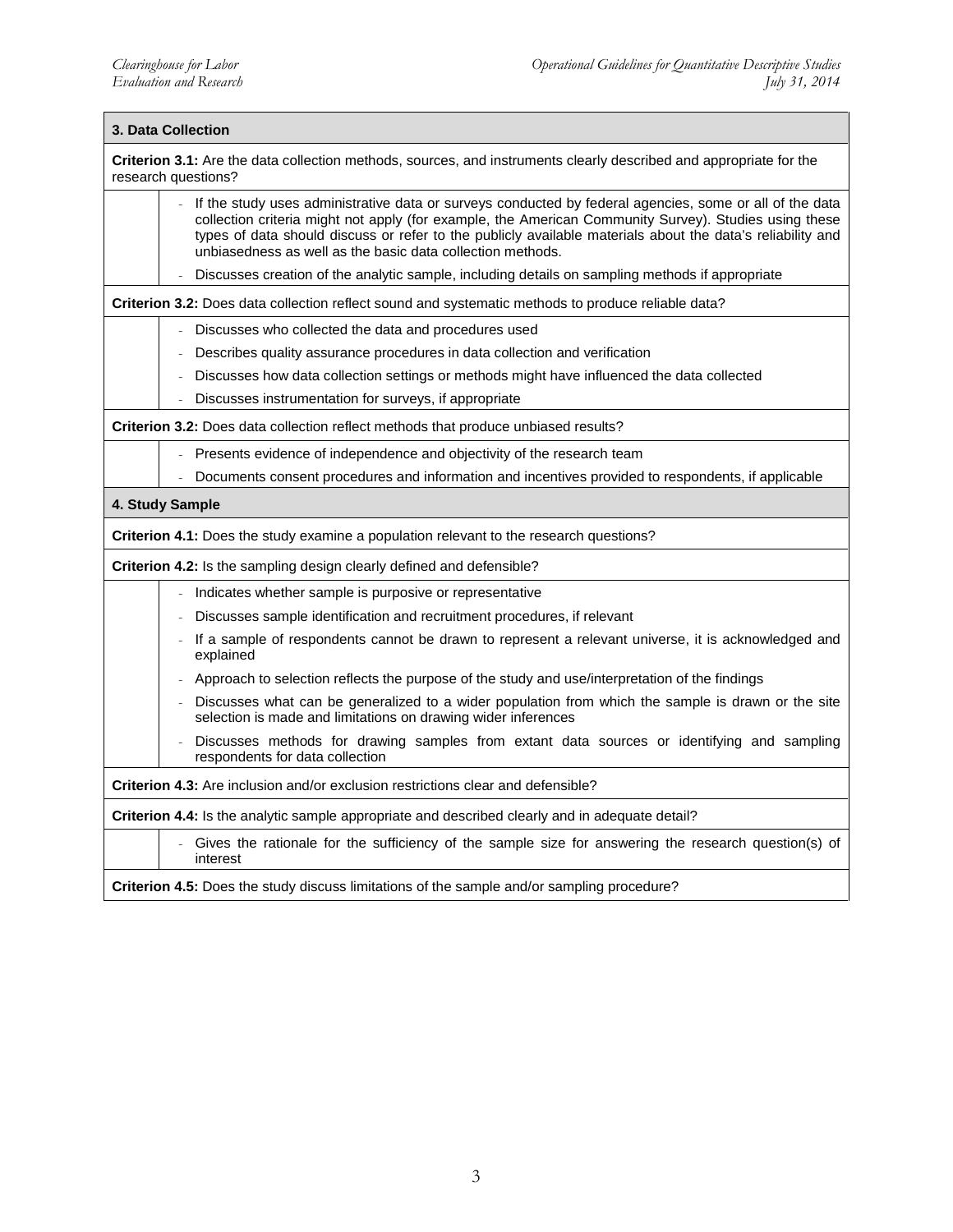| 5. Analysis Methods<br><b>Criterion 5.1:</b> Are the analysis methods clearly described, appropriate for the research questions, sufficiently<br>rigorous, and correctly executed? |  |  |
|------------------------------------------------------------------------------------------------------------------------------------------------------------------------------------|--|--|
|                                                                                                                                                                                    |  |  |
| The description of the analysis methods should be sufficiently detailed to understand how the analysis<br>was conducted and how the empirical findings are to be interpreted       |  |  |
| The reviewer should have some confidence that the findings could be replicated based on the<br>description of the methods                                                          |  |  |
| Criterion 5.2: Does the report clearly explain and justify key analysis decisions?                                                                                                 |  |  |
| Criterion 5.3: Are appropriate statistical procedures used?                                                                                                                        |  |  |
| These procedures could include methods to account for stratification, methods to account for clustering,<br>and sample weights.                                                    |  |  |
| Criterion 5.4: Are limitations of the analytic methods discussed, especially those that could lead to bias?                                                                        |  |  |
| These limitations could include treatment of missing data, confounding factors, omitted variables,<br>endogeneity, and statistical power.                                          |  |  |
| Discusses how limitations of the analytic methods could affect interpretation of the findings                                                                                      |  |  |
| Discusses sensitivity tests conducted and their results                                                                                                                            |  |  |
| <b>6. Findings and Conclusions</b>                                                                                                                                                 |  |  |
| Criterion 6.1: Are findings fully supported by the data and analysis?                                                                                                              |  |  |
| - Are findings presented accurately and objectively without introducing a point of view?                                                                                           |  |  |
| Findings make sense as a whole and are coherent; seemingly odd or inconsistent findings are<br>acknowledged and addressed appropriately.                                           |  |  |
| Findings are placed in an appropriate context given limitations in design, data sources, and analytic<br>methods of the study.                                                     |  |  |
| <b>Criterion 6.2:</b> Are conclusions supported by the findings?                                                                                                                   |  |  |
| Conclusions are based on a reasonable interpretation of the findings.                                                                                                              |  |  |
| Conclusions do not appear to reflect biases on the part of the researchers or authors.                                                                                             |  |  |
| Conclusions are placed in appropriate context with respect to the theory proposed and/or conclusions<br>based on previous literature.                                              |  |  |